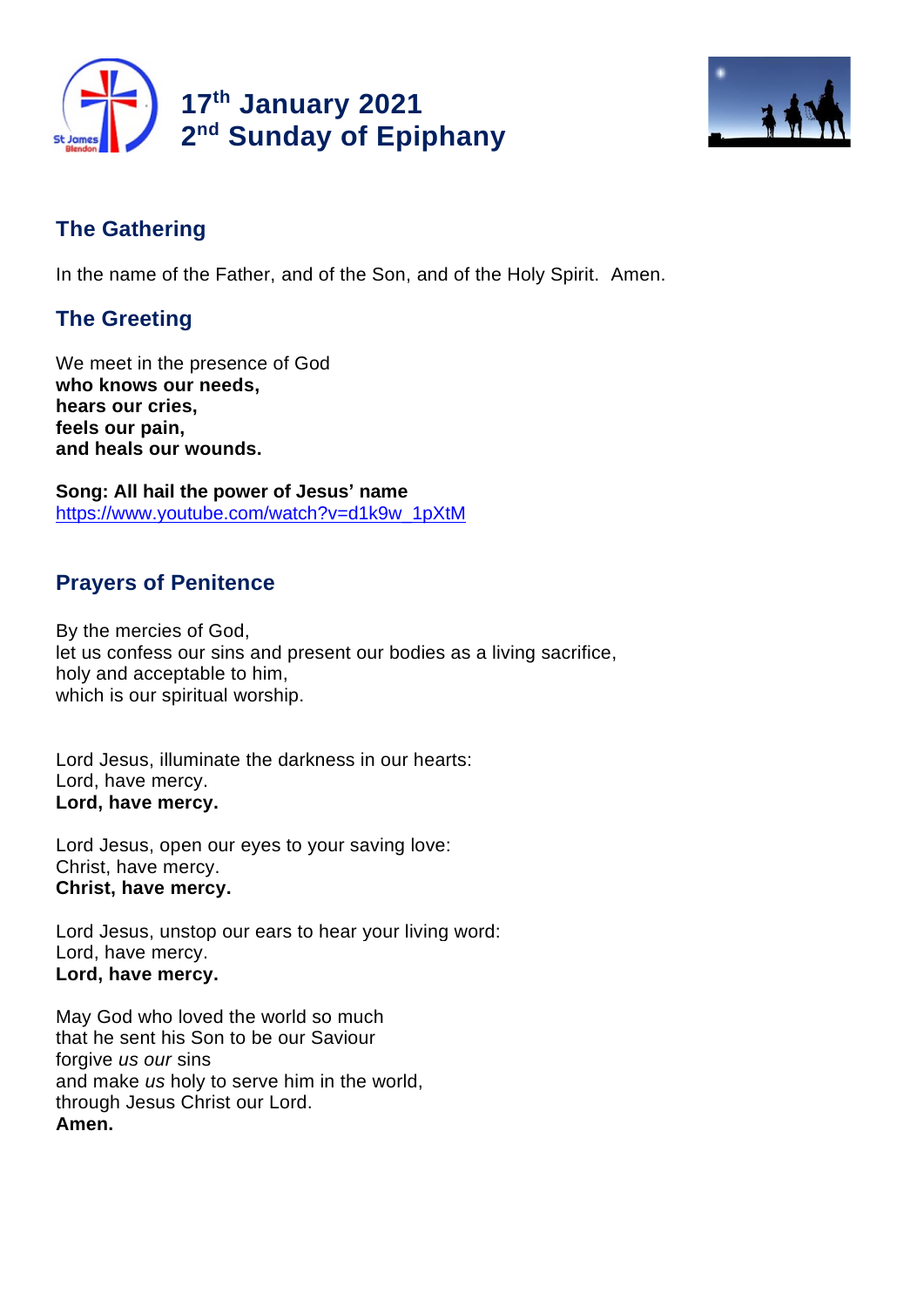## **Collect**

Eternal Lord, our beginning and our end: bring us with the whole creation to your glory, hidden through past ages and made known in Jesus Christ our Lord. **Amen.**

## **The Liturgy of the Word**

### **1 Samuel 3**

The boy Samuel ministered before the LORD under Eli. In those days the word of the LORD was rare; there were not many visions.

**<sup>2</sup>** One night Eli, whose eyes were becoming so weak that he could barely see, was lying down in his usual place. **<sup>3</sup>** The lamp of God had not yet gone out, and Samuel was lying down in the house of the LORD, where the ark of God was. **<sup>4</sup>** Then the LORD called Samuel.

Samuel answered, "Here I am." **<sup>5</sup>** And he ran to Eli and said, "Here I am; you called me."

But Eli said, "I did not call; go back and lie down." So he went and lay down.

**<sup>6</sup>** Again the LORD called, "Samuel!" And Samuel got up and went to Eli and said, "Here I am; you called me."

"My son," Eli said, "I did not call; go back and lie down."

**<sup>7</sup>** Now Samuel did not yet know the LORD: The word of the LORD had not yet been revealed to him.

**<sup>8</sup>** A third time the LORD called, "Samuel!" And Samuel got up and went to Eli and said, "Here I am; you called me."

Then Eli realized that the LORD was calling the boy. **<sup>9</sup>** So Eli told Samuel, "Go and lie down, and if he calls you, say, 'Speak, LORD, for your servant is listening.'" So Samuel went and lay down in his place.

**<sup>10</sup>** The LORD came and stood there, calling as at the other times, "Samuel! Samuel!"

Then Samuel said, "Speak, for your servant is listening."

**<sup>11</sup>** And the LORD said to Samuel: "See, I am about to do something in Israel that will make the ears of everyone who hears about it tingle. <sup>12</sup> At that time I will carry out against Eli everything I spoke against his family—from beginning to end. <sup>13</sup> For I told him that I would judge his family forever because of the sin he knew about; his sons blasphemed God, and he failed to restrain them. **<sup>14</sup>** Therefore I swore to the house of Eli, 'The guilt of Eli's house will never be atoned for by sacrifice or offering.'"

**<sup>15</sup>** Samuel lay down until morning and then opened the doors of the house of the LORD. He was afraid to tell Eli the vision, <sup>16</sup> but Eli called him and said, "Samuel, my son."

Samuel answered, "Here I am."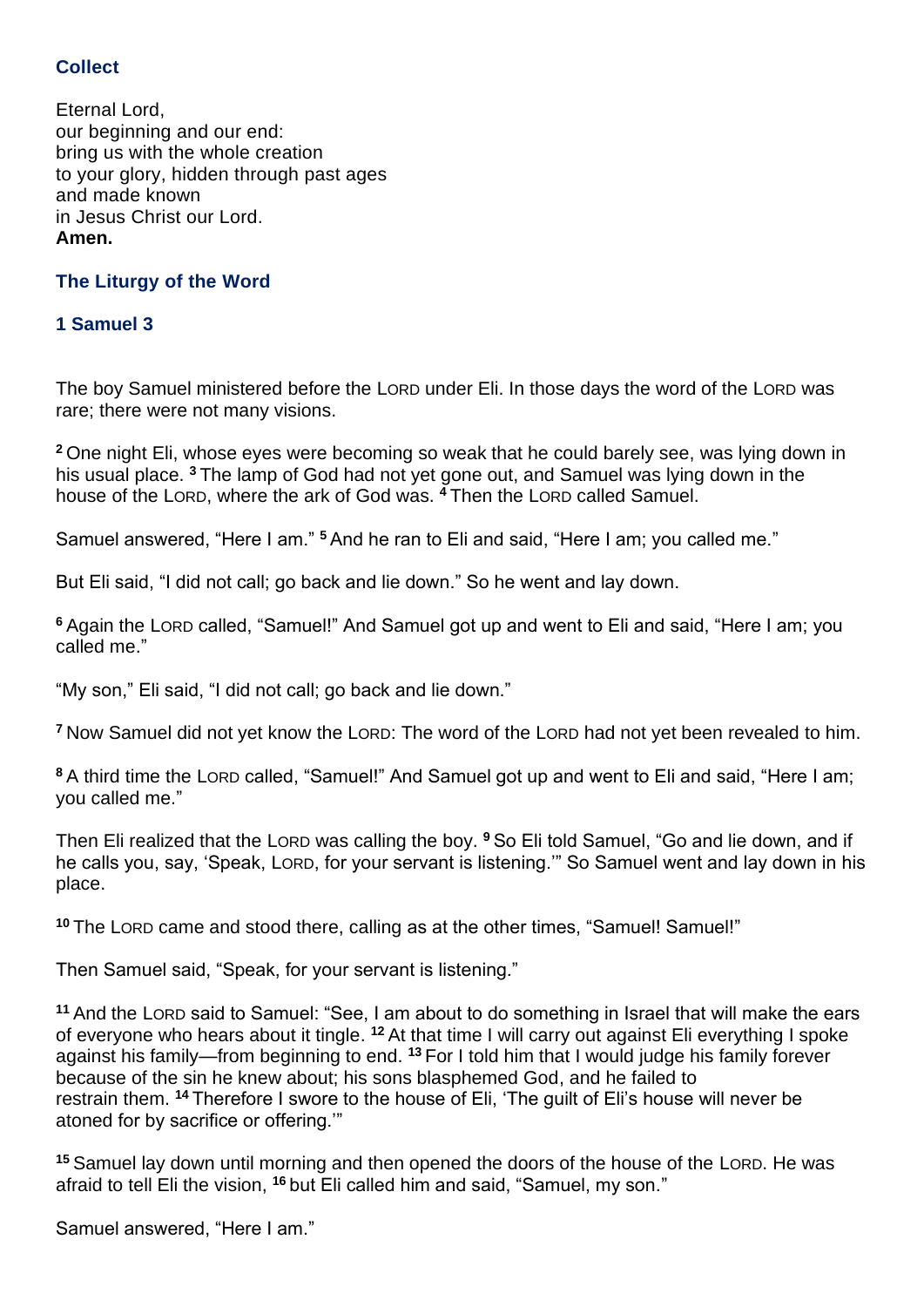**<sup>17</sup>** "What was it he said to you?" Eli asked. "Do not hide it from me. May God deal with you, be it ever so severely, if you hide from me anything he told you." **<sup>18</sup>** So Samuel told him everything, hiding nothing from him. Then Eli said, "He is the LORD; let him do what is good in his eyes."

**<sup>19</sup>** The LORD was with Samuel as he grew up, and he let none of Samuel's words fall to the ground. **<sup>20</sup>** And all Israel from Dan to Beersheba recognized that Samuel was attested as a prophet of the LORD. **<sup>21</sup>** The LORD continued to appear at Shiloh, and there he revealed himself to Samuel through his word.

*This is the word of the Lord. Thanks be to God.*

## **Psalm 139:1-5, 12-18**

- **<sup>1</sup>** You have searched me, LORD, and you know me.
- **<sup>2</sup>** You know when I sit and when I rise; you perceive my thoughts from afar.
- **<sup>3</sup>** You discern my going out and my lying down; you are familiar with all my ways.
- **<sup>4</sup>** Before a word is on my tongue you, LORD, know it completely.
- **<sup>5</sup>** You hem me in behind and before, and you lay your hand upon me.
- **<sup>12</sup>** even the darkness will not be dark to you; the night will shine like the day. for darkness is as light to you.
- **<sup>13</sup>** For you created my inmost being; you knit me together in my mother's womb.
- **<sup>14</sup>** I praise you because I am fearfully and wonderfully made; your works are wonderful, I know that full well.
- **<sup>15</sup>** My frame was not hidden from you when I was made in the secret place, when I was woven together in the depths of the earth.
- **<sup>16</sup>** Your eyes saw my unformed body; all the days ordained for me were written in your book before one of them came to be.
- <sup>17</sup> How precious to me are your thoughts, [a] God! How vast is the sum of them!
- **<sup>18</sup>** Were I to count them, they would outnumber the grains of sand – when I awake, I am still with you.

*This is the word of the Lord. Thanks be to God.*

## **Rev. 5:1-10**

Then I saw in the right hand of him who sat on the throne a scroll with writing on both sides and sealed with seven seals. **<sup>2</sup>** And I saw a mighty angel proclaiming in a loud voice, 'Who is worthy to break the seals and open the scroll?' **<sup>3</sup>** But no one in heaven or on earth or under the earth could open the scroll or even look inside it. **<sup>4</sup>** I wept and wept because no one was found who was worthy to open the scroll or look inside. **<sup>5</sup>** Then one of the elders said to me, 'Do not weep! See,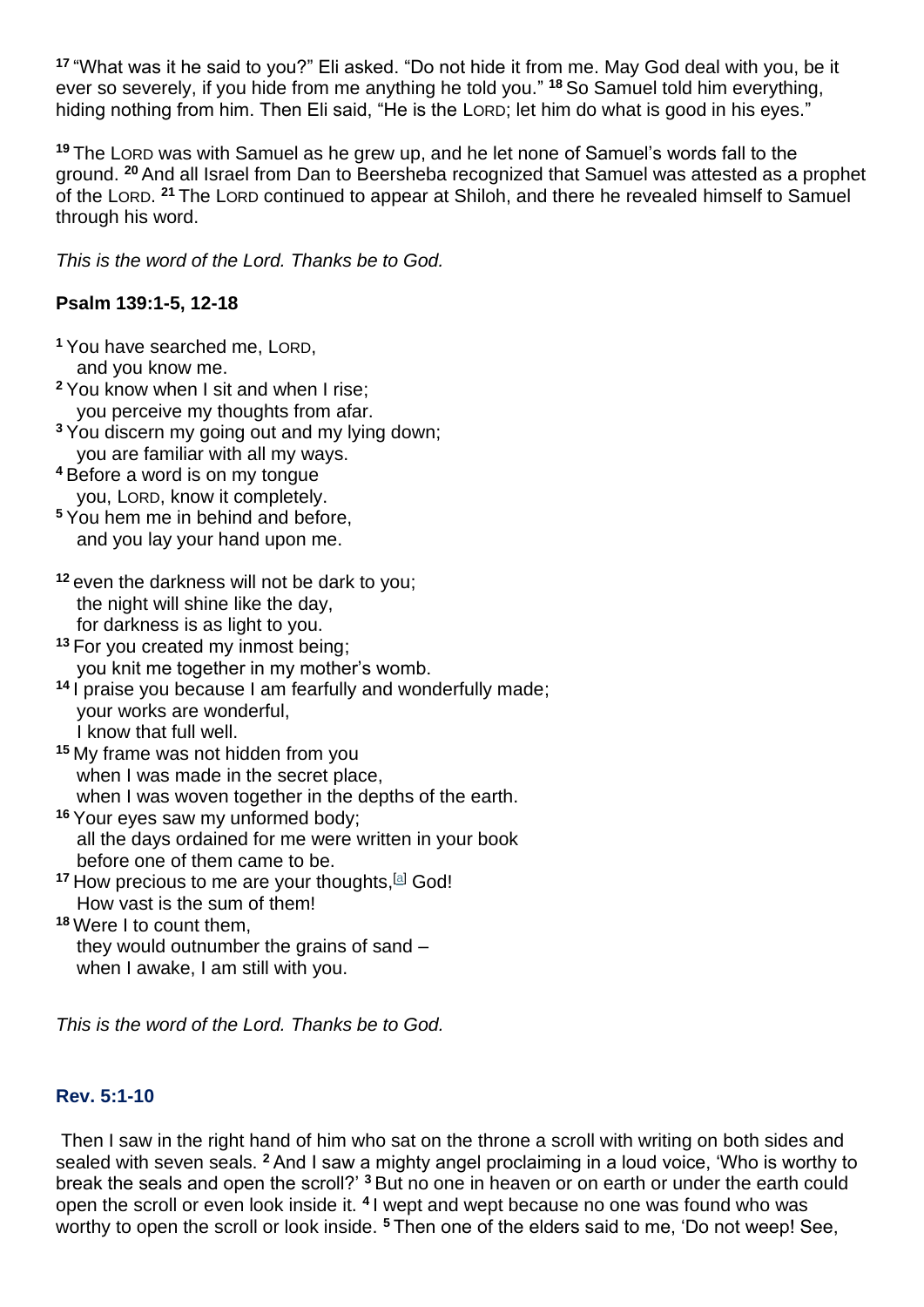the Lion of the tribe of Judah, the Root of David, has triumphed. He is able to open the scroll and its seven seals.'

**<sup>6</sup>** Then I saw a Lamb, looking as if it had been slain, standing at the centre of the throne, encircled by the four living creatures and the elders. The Lamb had seven horns and seven eyes, which are the seven spirits of God sent out into all the earth. **<sup>7</sup>** He went and took the scroll from the right hand of him who sat on the throne. **<sup>8</sup>** And when he had taken it, the four living creatures and the twentyfour elders fell down before the Lamb. Each one had a harp and they were holding golden bowls full of incense, which are the prayers of God's people. **<sup>9</sup>** And they sang a new song, saying:

'You are worthy to take the scroll and to open its seals, because you were slain, and with your blood you purchased for God persons from every tribe and language and people and nation. **<sup>10</sup>** You have made them to be a kingdom and priests to serve our God, and they will reign on the earth.'

*This is the word of the Lord. Thanks be to God.* 

## **Song: Will you come and follow me**

https://www.youtube.com/watch?v=eAYM8pWCwWk

### **Gospel Reading**

Alleluia, alleluia. We have seen his star at its rising. and have come to pay him homage.

Hear the Gospel of our Lord Jesus Christ according to John. Glory to you, O Lord.

#### **John 1:43-end**

**<sup>43</sup>** The next day Jesus decided to leave for Galilee. Finding Philip, he said to him, 'Follow me.'

**<sup>44</sup>** Philip, like Andrew and Peter, was from the town of Bethsaida. **<sup>45</sup>** Philip found Nathanael and told him, 'We have found the one Moses wrote about in the Law, and about whom the prophets also wrote – Jesus of Nazareth, the son of Joseph.'

**<sup>46</sup>** 'Nazareth! Can anything good come from there?' Nathanael asked.

'Come and see,' said Philip.

**<sup>47</sup>** When Jesus saw Nathanael approaching, he said of him, 'Here truly is an Israelite in whom there is no deceit.'

**<sup>48</sup>** 'How do you know me?' Nathanael asked.

Jesus answered, 'I saw you while you were still under the fig-tree before Philip called you.'

**<sup>49</sup>** Then Nathanael declared, 'Rabbi, you are the Son of God; you are the king of Israel.'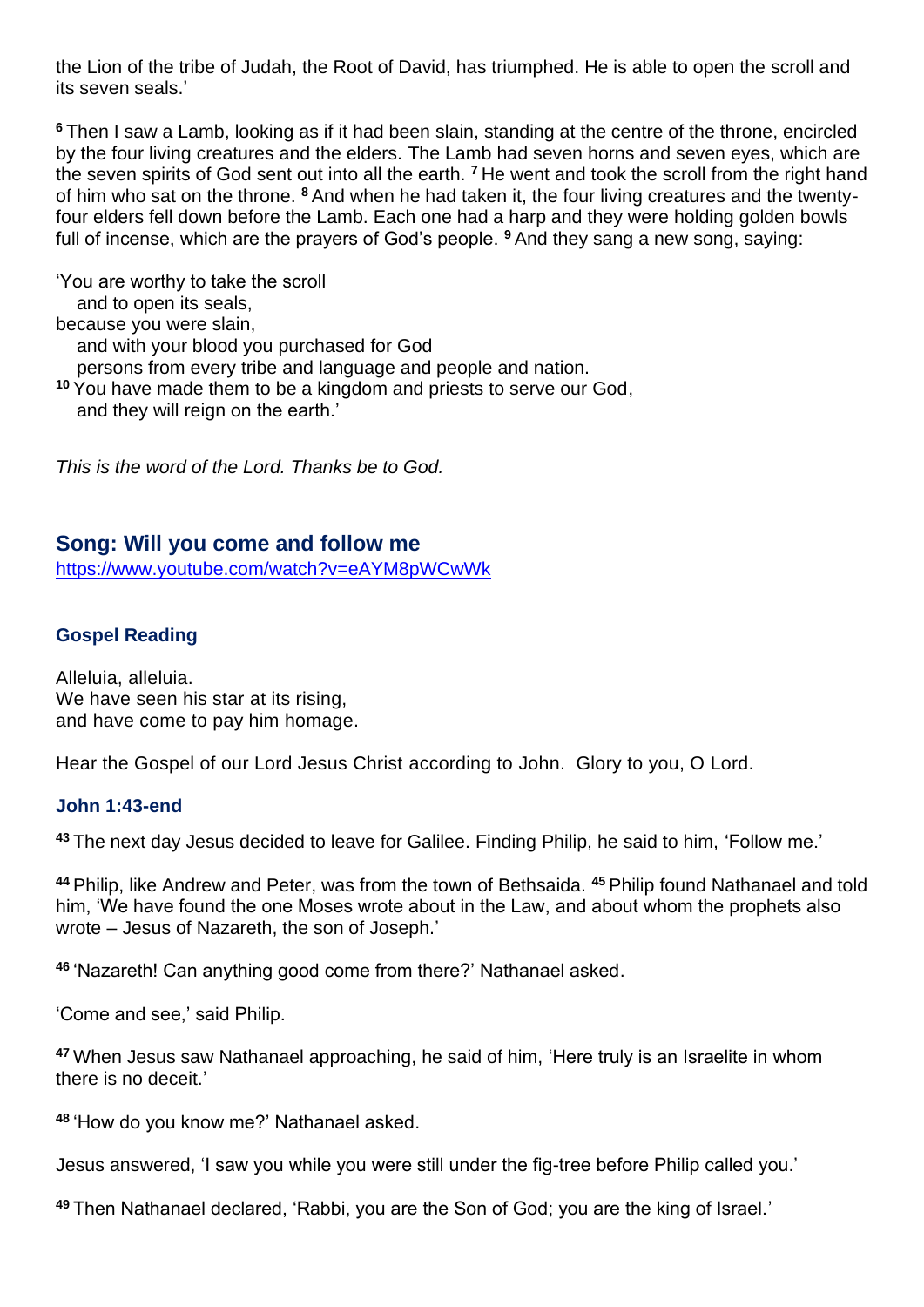**<sup>50</sup>** Jesus said, 'You believe because I told you I saw you under the fig-tree. You will see greater things than that.' **<sup>51</sup>** He then added, 'Very truly I tell you, you will see "heaven open, and the angels of God ascending and descending on" the Son of Man.'

*This is the Gospel of the Lord. Praise to you, O Christ.*

## **Sermon**

Last week, Ian was talking about Jesus' baptism. There were three things he said which I see reflected in this week's readings, too.

Ian talked about glimpsing into heaven: heaven was torn open, as Jesus came up out of the water.

He reminded us that God speaks. At creation, God spoke into the formless and empty world. God said: "Let there be light". And there was light. Ian talked about God's voice. The Psalm last week described God's voice, shaking the desert. And, when Jesus was baptised, God spoke, to his beloved Son. "You are my Son, whom I love." And that word of love is for us, too.

Thirdly, Ian talked of our being invited to join in God's song. And that God calls us to join in the song.

Each of those has a parallel in this week's readings. Today we see:

1) A glimpse of heaven.

Jesus promises Nathanael that he will see heaven opened. Jesus talks about angels ascending and descending,

like Jacob saw when he was running away from Esau,

back in the book of Genesis.

And, in Revelation, we see John's vision of heaven, with Jesus surrounded by angels. Jesus appears as the Lamb of God, triumphant.

2) God speaks. He spoke to Samuel, in the temple.

Jesus spoke to Nathanael.

And, in the book of Revelation, Jesus spoke directly to John;

though we don't hear Jesus himself in today's verses.

3) There is the song of heaven.

The Psalms are God's songbook for us, of course. But, in Revelation, we hear more of heaven's song – the wonderful song of praise. Worshipping Jesus, the one who has won the victory. Jesus is *worthy* – because he has purchased us by his blood. Jesus died, to make us part of his kingdom, his family. "Worthy is the Lamb who was slain,

to receive power and wealth and wisdom and strength and honour and glory and praise!"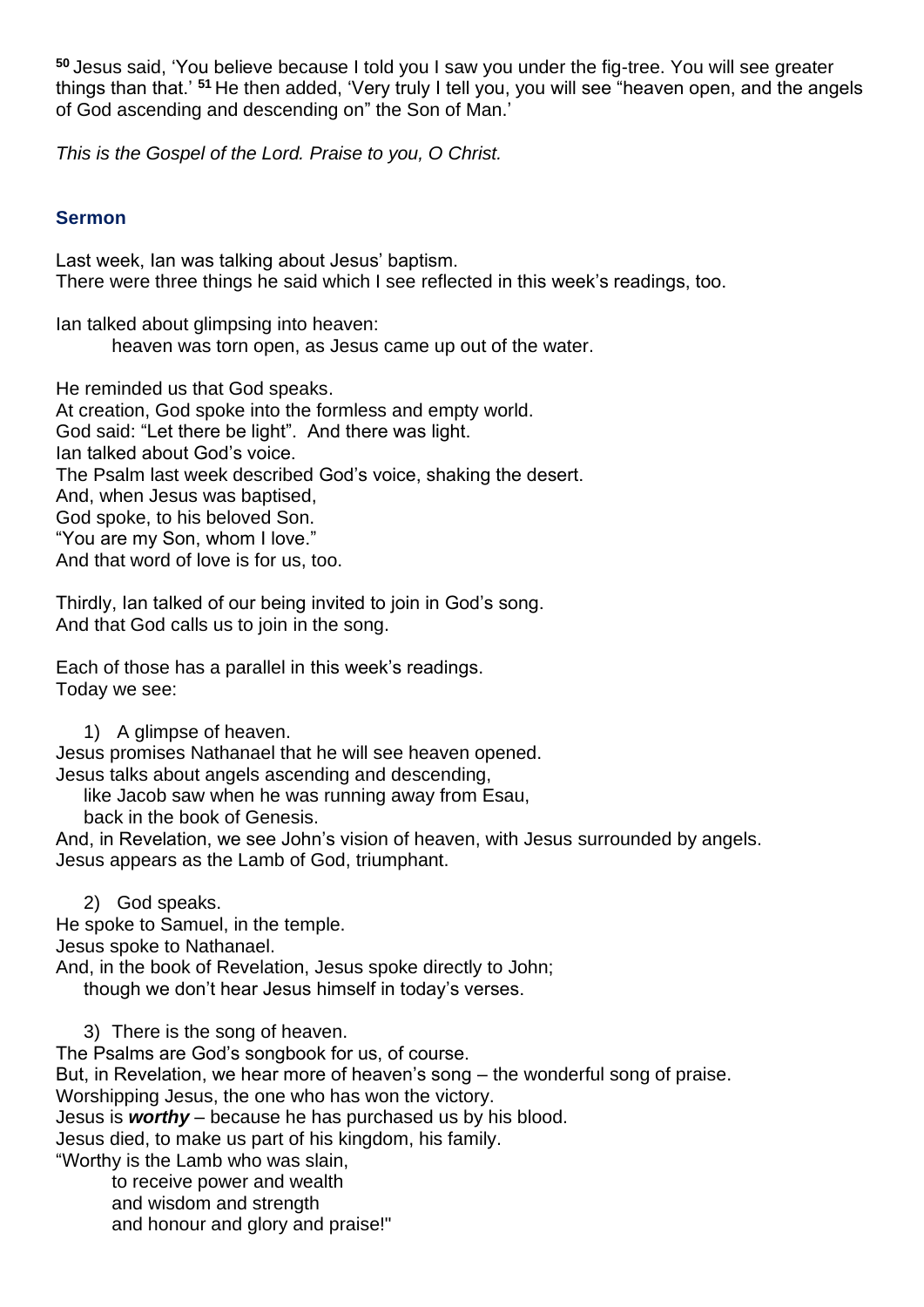Why am I making these links between last week and this week? They are just examples of how God's word has a consistent message. It fits together.

The more we delve into it, the more we find that one bit sheds light on another.

Read your Bibles, my friends! As the old Prayer Book Collect says, "read, mark, learn and inwardly digest" the holy Scriptures. St Paul tells us the Scriptures are "able to make us wise for salvation through faith in Christ Jesus." Read your Bibles! We are to digest them, make them part of ourselves. God's word will nourish us. As Jesus said to Satan, "Man does not live by bread alone but by every word that comes from the mouth of God".

Read God's word, devour it – till it becomes part of you!

But, specifically, what are our Bible readings saying to us, this morning? I want to start with Samuel.

We join the story when he is still only a lad. He is the junior assistant, in the Temple.

He is working under old man Eli, the high priest.

And, one night, they have gone to sleep in the Temple. During the night, Samuel *hears* God's voice, calling him. He thinks it is Eli, so he runs to see what Eli wants. But it isn't Eli calling, it is God himself.

Samuel wasn't expecting to hear God speaking. We are told that God's word was rare – or precious. Not many folk were used to hearing God's voice. Even Eli, the priest, took a while to cotton on. But God speaks – and eventually Samuel is ready to listen.

I was going to say that this was the start of Samuel's journey with God. After this incident, Samuel became known, through the whole country. He was recognised as a prophet of the Lord. This event in the temple was the beginning of that ministry.

But I don't think Samuel's journey with God started *then*. Surely, it started much earlier.

I'm sure it began with his mother, Hannah.

She was a woman of prayer.

Do read all about her, in the two previous chapters.

How she must have prayed over her son!

Samuel must have learned a lot, from such a godly mother.

Praying for our children, for our grandchildren if we have them – God will *use* those prayers.

So God speaks: he spoke to young Samuel. Don't despise the youth of today – God can call them just as much as anyone else.

Mind you, don't think God *only* calls young people.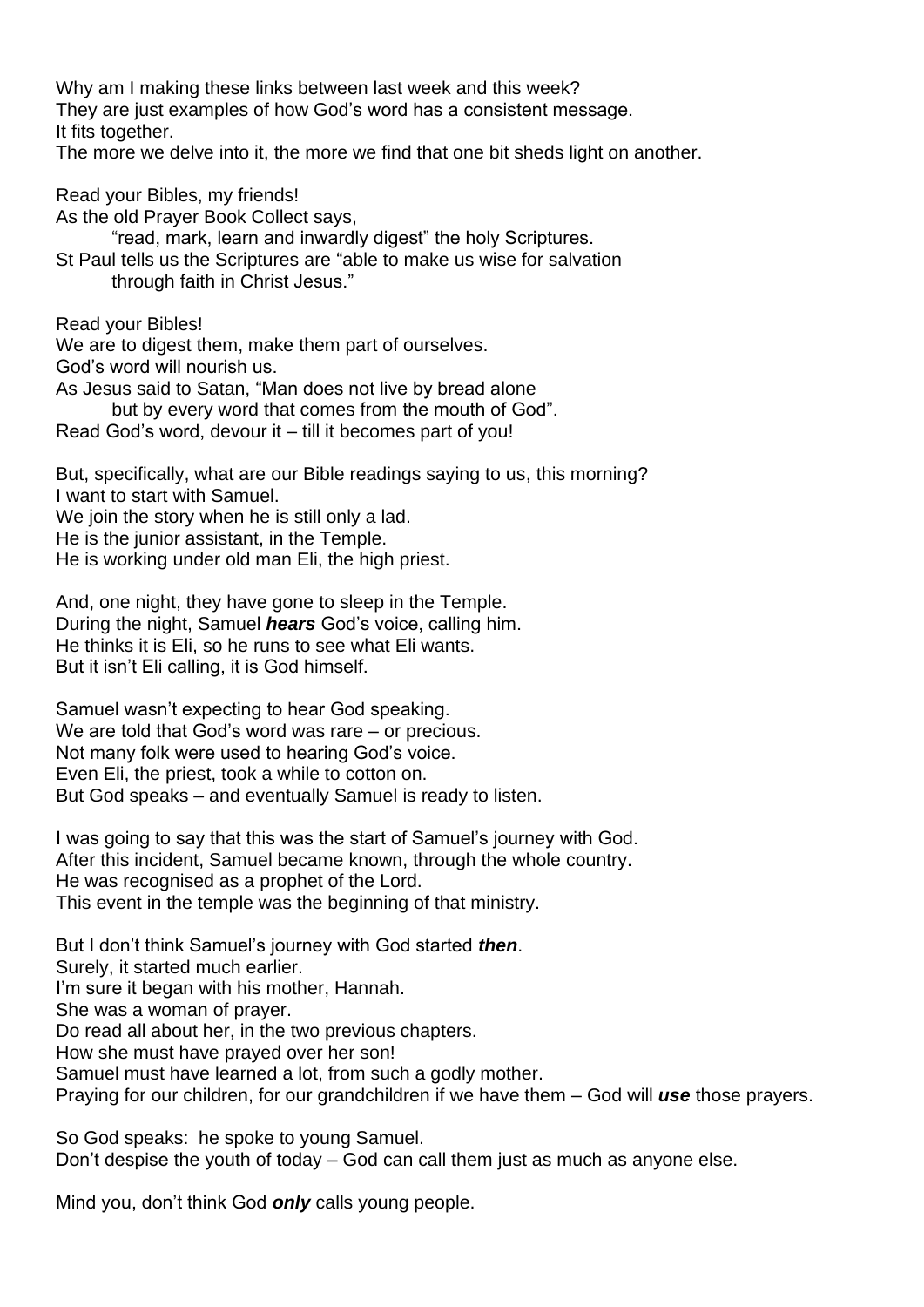Remember – when God called Abraham to up sticks and move to the land of Canaan, Abraham was 75.

And when God called Moses to lead the Israelites out of Egypt, Moses was 80.

God speaks, he calls.

Then we come to Philip & Nathanael. Jesus calls Philip. And Philip recognises that Jesus is the Messiah. So he goes to get Nathanael. Philip says Jesus is from Nazareth. But Nathanael takes some persuading. "Can anything good come from *Nazareth*?" Nathanael isn't expecting to hear from God. Especially, not expecting a Messiah from Nazareth.

But good things *can* come from Nazareth, as Nathanael discovers. Jesus makes a wonderful promise. Not just to Nathanael – but to all his disciples. We will see the heaven opened. And we will see something like Jacob saw, when God appeared to him at Bethel. But it won't be a *ladder*, from earth to heaven, with angels on it. The angels will be ascending and descending, on Jesus himself. Because Jesus will be the bridge between earth & heaven. As Ian said last week, Heaven is open to us.

Later in his Gospel, John tells us that Jesus is the way – the way to the Father. See how it all fits together!

But we need to look, too, at the passage from Revelation. John's wonderful vision looks forward,

to when Jesus is revealed in glory.

Revelation is a puzzling book.

Just in these few verses, Jesus is described as a Lion – and as a Lamb.

And that scroll, with seven seals – it has writing all over it;

but we are not told what the writing is.

So don't expect me to have all the answers!

But this passage shows Jesus' mighty power. He is the only person, in the whole of earth & heaven,

who can open the seals on that scroll.

And why?

Because he has conquered.

Jesus is the victor, over all that is evil.

Because he gave himself up to death.

He was put to death, for us, for the whole world.

Jesus' death has paid the price, to ransom us, to ransom *everyone*, from the power of sin. Jesus' death has bought the way for us to have a relationship with God.

He has created that bridge, between earth and heaven.

Some folk won't accept that, of course.

Some people don't want to know.

They choose to stay outside.

Jesus doesn't force anyone into his kingdom.

But, for all who receive him, we become part of his kingdom.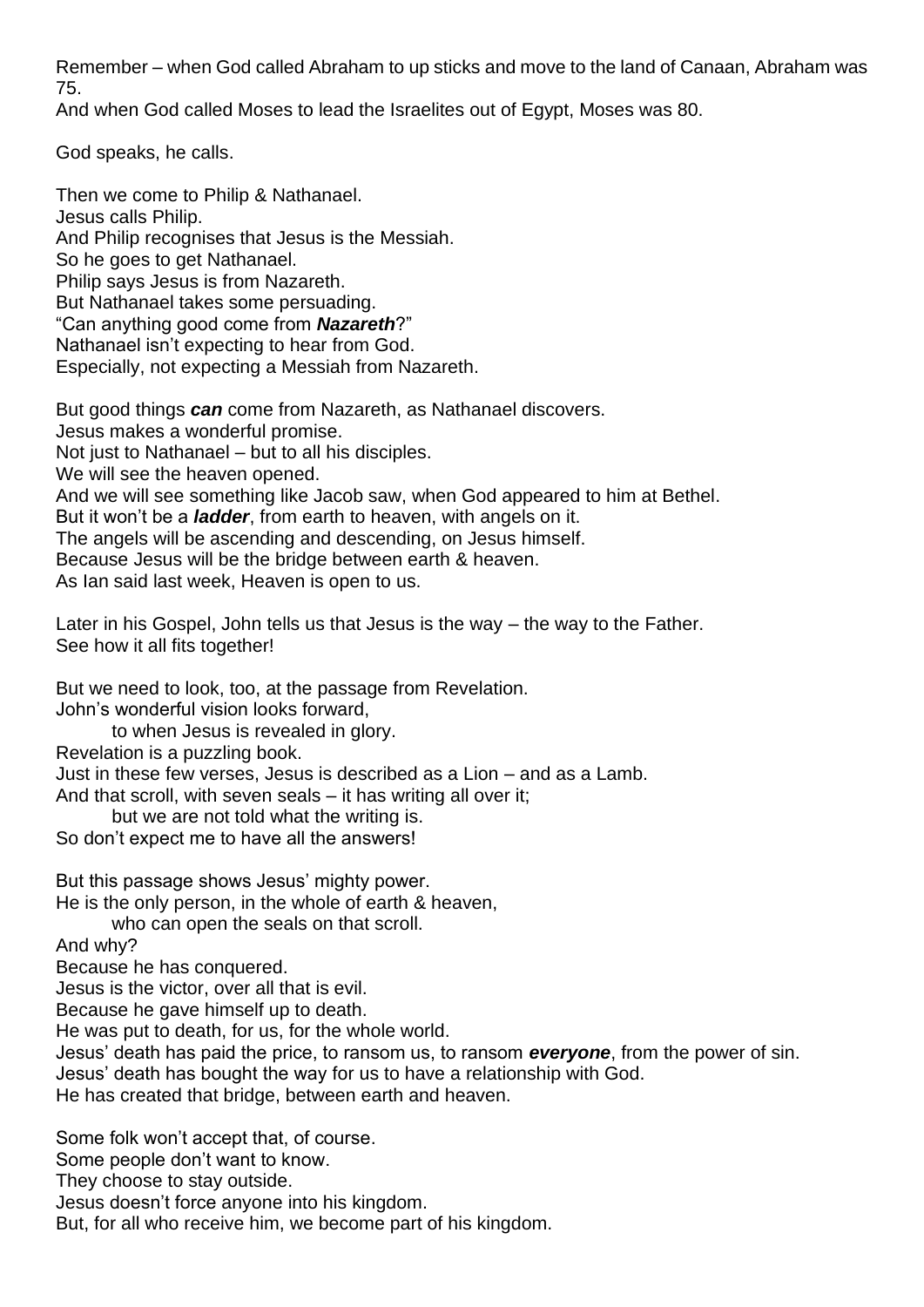And that is the wonderful good news that we have, as Christians. Jesus has won that victory.

So first the 24 elders sing his praises. "'You are worthy to take the scroll

and to open its seals,

because you were slain,

and with your blood you purchased for God

people from every tribe and language and people and nation."

And then myriads of angels add their voices:

"Worthy is the Lamb who was slain!", they sing.

Then *everyone* joins in.

Every creature in heaven and on earth and under the earth and in the sea: they are all singing:

"To him who sits on the throne and to the Lamb

be praise and honour and glory and power, for ever and ever!"

This is a song for everyone to sing, for *us* to sing. God calls us to sing – the song of his redeemed people! Singing God's praises – how can we do better than that?

Because we have a wonderful God.

We have a God who is mightier than anyone, mightier than anything in the whole world. We have a God who sees us, who understands us, just as he understood Samuel. He knew the Psalmist inside out. He understood David's inmost thoughts. Nothing was hidden. Jesus knew what was in Nathanael's heart, even before they met. And he knows our hearts, too. So he knows how rubbish we are.

But, in his mercy, he overlooks all that. Because he has ransomed us. He loves each of us, deeply, passionately. He looks past all our faults, all our wrongdoing. And we are precious to him. The Lamb who was slain has bought us, for God.

This is our wonderful God.

Just now, of course, we can't sing in church. We can't even meet outdoors to sing. But there is nothing that says we can't sing at home. Don't worry too much about the neighbours. Don't worry if you haven't got much of a voice. *Sing* God's praises, sing his glory!

To God be the glory, great things he has done! Amen.

Timothy.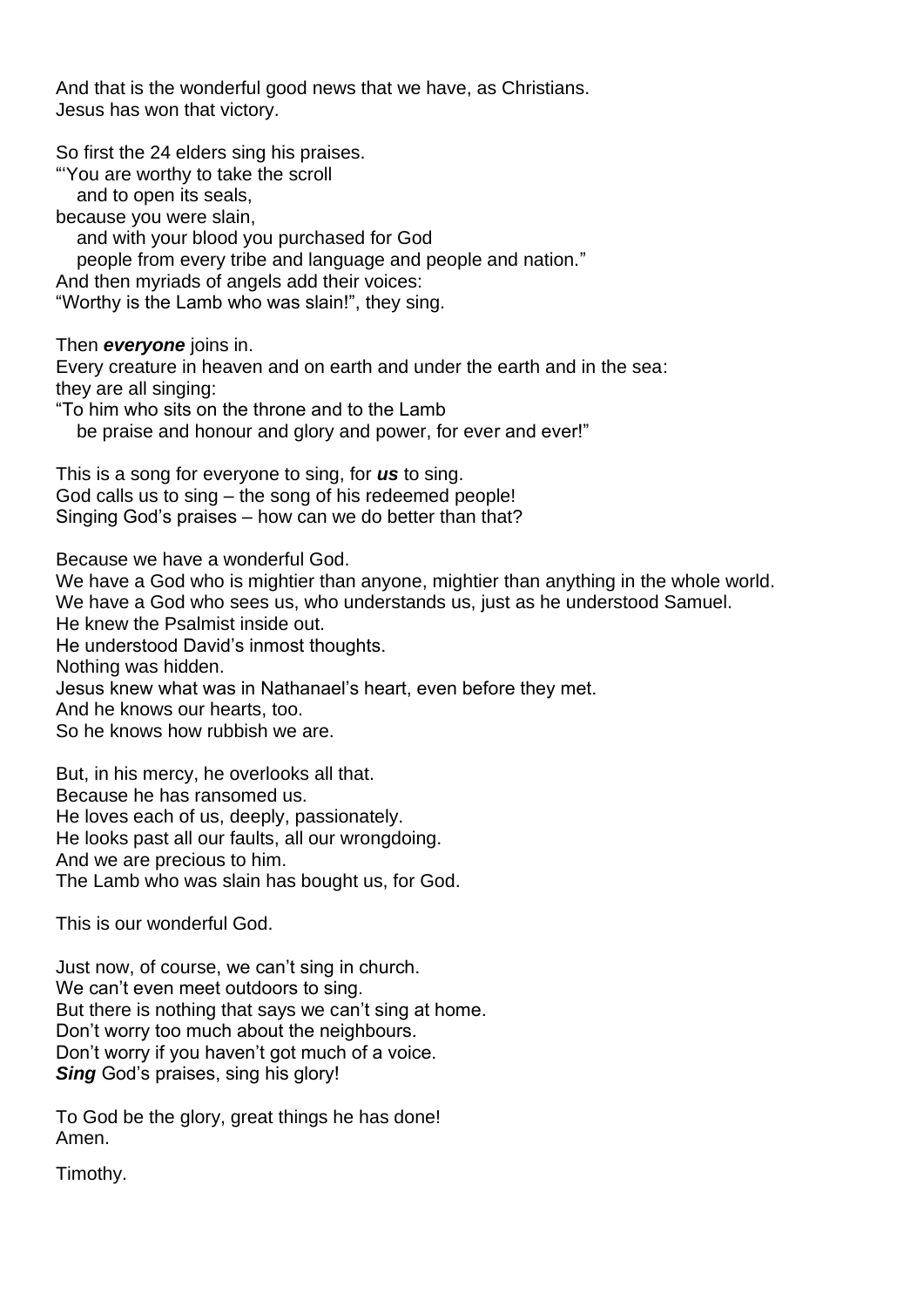#### **Affirmation of Faith**

**I believe in God, the Father almighty, creator of heaven and earth. I believe in Jesus Christ, his only Son, our Lord, who was conceived by the Holy Spirit, born of the Virgin Mary, suffered under Pontius Pilate, was crucified, died, and was buried; he descended to the dead. On the third day he rose again; he ascended into heaven, he is seated at the right hand of the Father, and he will come to judge the living and the dead. I believe in the Holy Spirit, the holy catholic Church, the communion of saints, the forgiveness of sins, the resurrection of the body, and the life everlasting. Amen.**

#### **Prayers of Intercession**

We pray that Christ may be seen in the life of the Church.

You have called us into the family of those who are the children of God. May our love for our brothers and sisters in Christ be strengthened by your grace. Jesus, Lord of the Church, **in your mercy hear us.**

You have called us to be a temple where the Holy Spirit can dwell. Give us clean hands and pure hearts so that our lives will reflect your holiness. Jesus, Lord of the Church, **in your mercy hear us.**

You have called us to be a light to the world, so that those in darkness come to you. May our lives shine as a witness to the saving grace you have given for all. Jesus, Lord of the Church, **in your mercy hear us.**

You have called us to be members of your body, so that when one suffers, all suffer together. We ask for your comfort and healing power to bring hope to those in distress. Jesus, Lord of the Church, **in your mercy hear us.**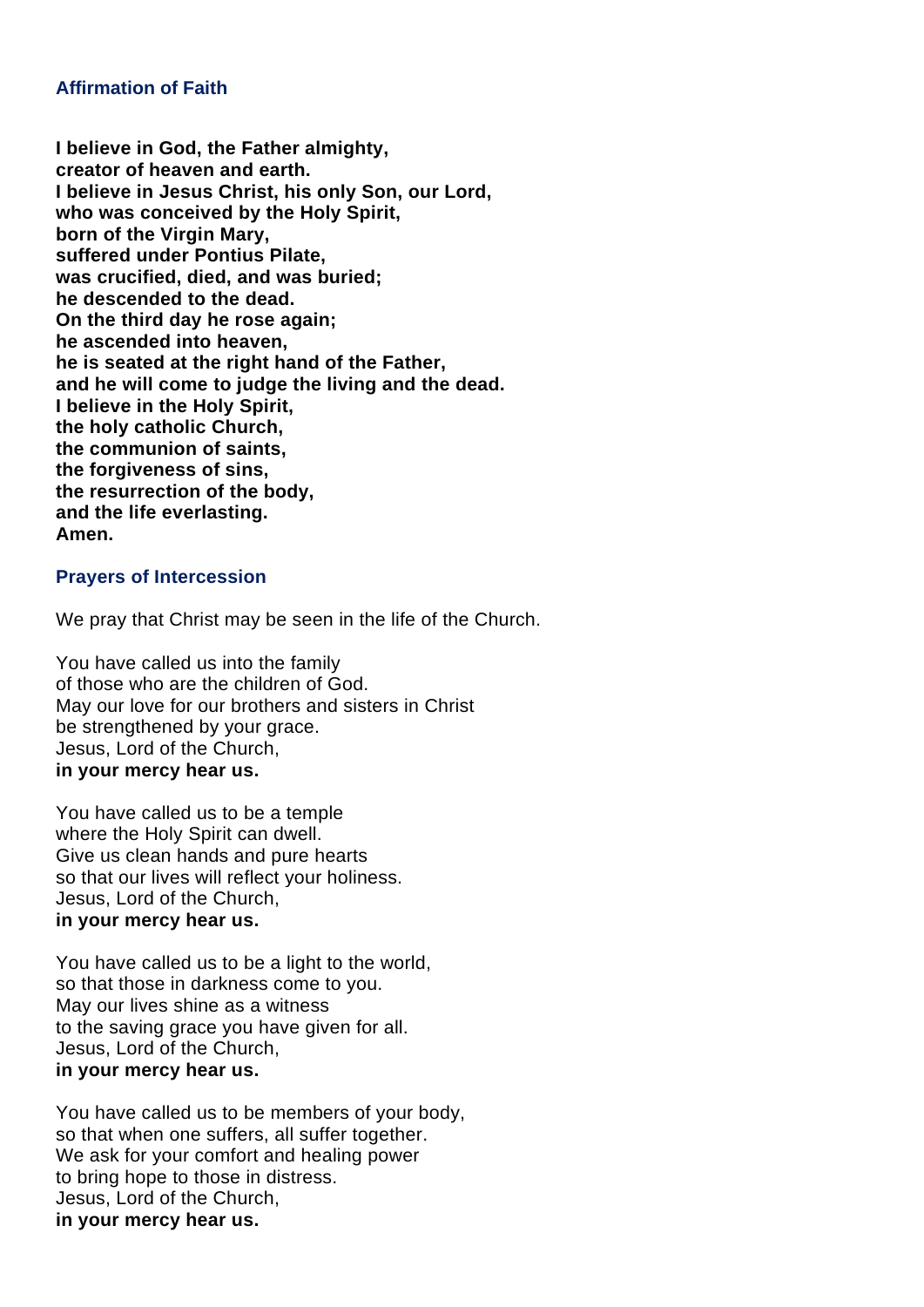You have called us to be the Bride, where you, Lord, are the Bridegroom. Prepare us for the wedding feast, where we will be united with you for ever. Jesus, Lord of the Church, **in your mercy hear us.**

Jesus, Lord of the Church, you have called us into fellowship with all your saints. We unite our prayers with theirs and ask for grace to serve you with joy where you live and reign with the Father and the Holy Spirit, one God, now and for all eternity. **Amen.**

#### **The Peace**

Christ is our peace. If anyone is in Christ, there is a new creation. The old has passed away: behold, everything has become new.

May the peace of the Lord be always with us and all those we love.

## **Song: Here I am send me**

https://www.youtube.com/watch?v=5ELgpKldCgY

### **An act of Spiritual Communion**

Our Father in heaven, hallowed be your name, your kingdom come, your will be done, on earth as in heaven. Give us today our daily bread. Forgive us our sins as we forgive those who sin against us. Lead us not into temptation but deliver us from evil. For the kingdom, the power, and the glory are yours now and for ever. Amen.

Thanks be to you, Lord Jesus Christ, for all the benefits you have given me, for all the pains and insults you have borne for me. Since I cannot now receive you sacramentally, I ask you to come spiritually into my heart. O most merciful redeemer, friend and brother, may I know you more clearly, love you more dearly, and follow you more nearly, day by day. Amen.

Lord, in these days of mercy, make us quiet and prayerful; in these days of challenge,